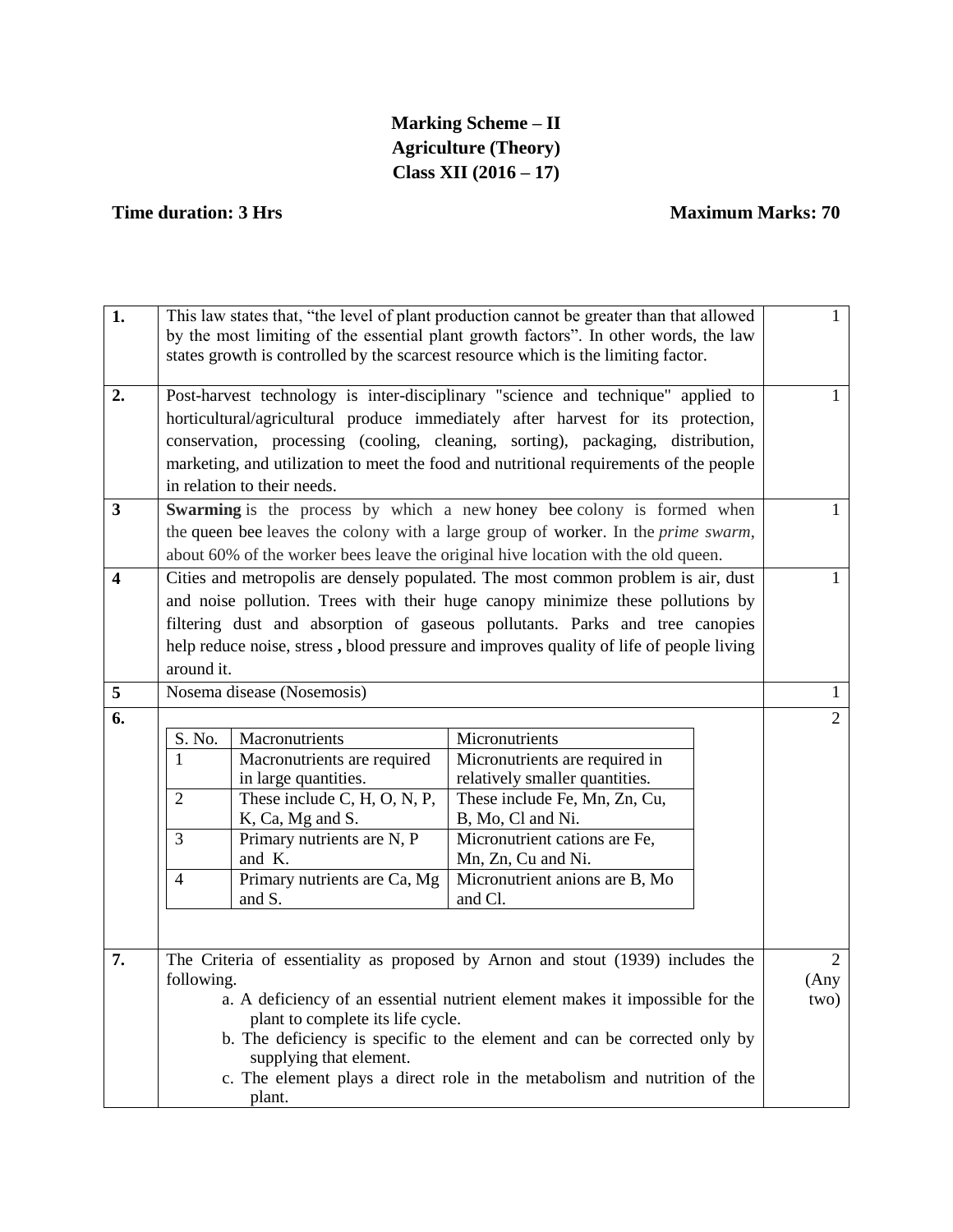| 8   | Reasons behind the use of thermal processing during food processing and                          |                |
|-----|--------------------------------------------------------------------------------------------------|----------------|
|     | preservation are                                                                                 | $1 x 2 = 2$    |
|     | a) Inactivation of enzymes to check biochemical reaction like ripening.                          |                |
|     | b) To kill microorganism as most of them are killed in the range 82-93°C. Spores                 |                |
|     | are not destroyed even at 100°C for 30 min. Therefore, to ensure sterility                       |                |
|     | (total microbial destruction, including spores), a temperature of 121°C must be                  |                |
|     | maintained for 15 min or longer.                                                                 |                |
| 9   | Main objective of packaging the processed foods are                                              |                |
|     | (i)It helps in safe and ease in transportation, storages, marketing and distribution of          | $1 x 2 = 2$    |
|     | produce.                                                                                         |                |
|     | (ii) It provides physical protection to processed food as well as from microorganisms            |                |
|     | and adverse weather condition.                                                                   |                |
|     | (iii) It can also be used to advertise the product.                                              |                |
| 10. | Vermicomposting is the process of turning organic debris into worm castings. The                 | $1+1=2$        |
|     | worm castings are very important to the fertility of the soil. The castings contain high         |                |
|     | amounts of nitrogen, potassium, phosphorus, calcium, and magnesium. Castings                     |                |
|     | contain: 5 times the available nitrogen, 7 times the available potash, and $1 \frac{1}{2}$ times |                |
|     | more calcium than found in good topsoil                                                          |                |
|     | <b>Advantages of vermicompost</b>                                                                |                |
|     | Vermicompost is rich in all essential plant nutrients.                                           |                |
|     | Provides excellent effect on overall plant growth Vermicompost is free                           |                |
|     | flowing, easy to apply, handle and store and does not have bad odour.                            |                |
|     | It improves soil structure, texture, aeration, and waterholding capacity and                     |                |
|     | prevents soil erosion.                                                                           |                |
|     | Vermicompost is free from pathogens, toxic elements, weed seeds etc.                             |                |
|     | Vermicompost minimizes the incidence of pest and diseases.                                       |                |
|     | It enhances the decomposition of organic matter in soil.                                         |                |
| 11. | a. The components of Integrated Pest management are as follows:                                  |                |
|     | <b>Cultural Control</b>                                                                          | (Any           |
|     | <b>Natural Control</b>                                                                           | four)          |
|     | <b>Host Plant Resistance</b>                                                                     |                |
|     | Pest Surveillance                                                                                |                |
|     | Physical methods                                                                                 | 1              |
|     | <b>Mechanical Control</b>                                                                        |                |
|     | <b>Chemical Control</b><br>٠                                                                     |                |
|     | <b>Biological Control</b>                                                                        |                |
|     | Legal control                                                                                    |                |
|     | b. Mechanical method of pest management envisages use of mechanical devices and                  |                |
|     | manual forces for the destruction of pests. Different life stages of the insects are             | $\overline{2}$ |
|     | killed by manual or mechanical forces.                                                           |                |
|     | Examples for use of manual force:                                                                |                |
|     | Hand picking of caterpillars<br>1.                                                               |                |
|     | Sieving and winnowing for red flour beetle.<br>2.<br>Examples for use of mechanical force:       |                |
|     | 1. Use of tillage implements for exposing the soil borne insects.                                |                |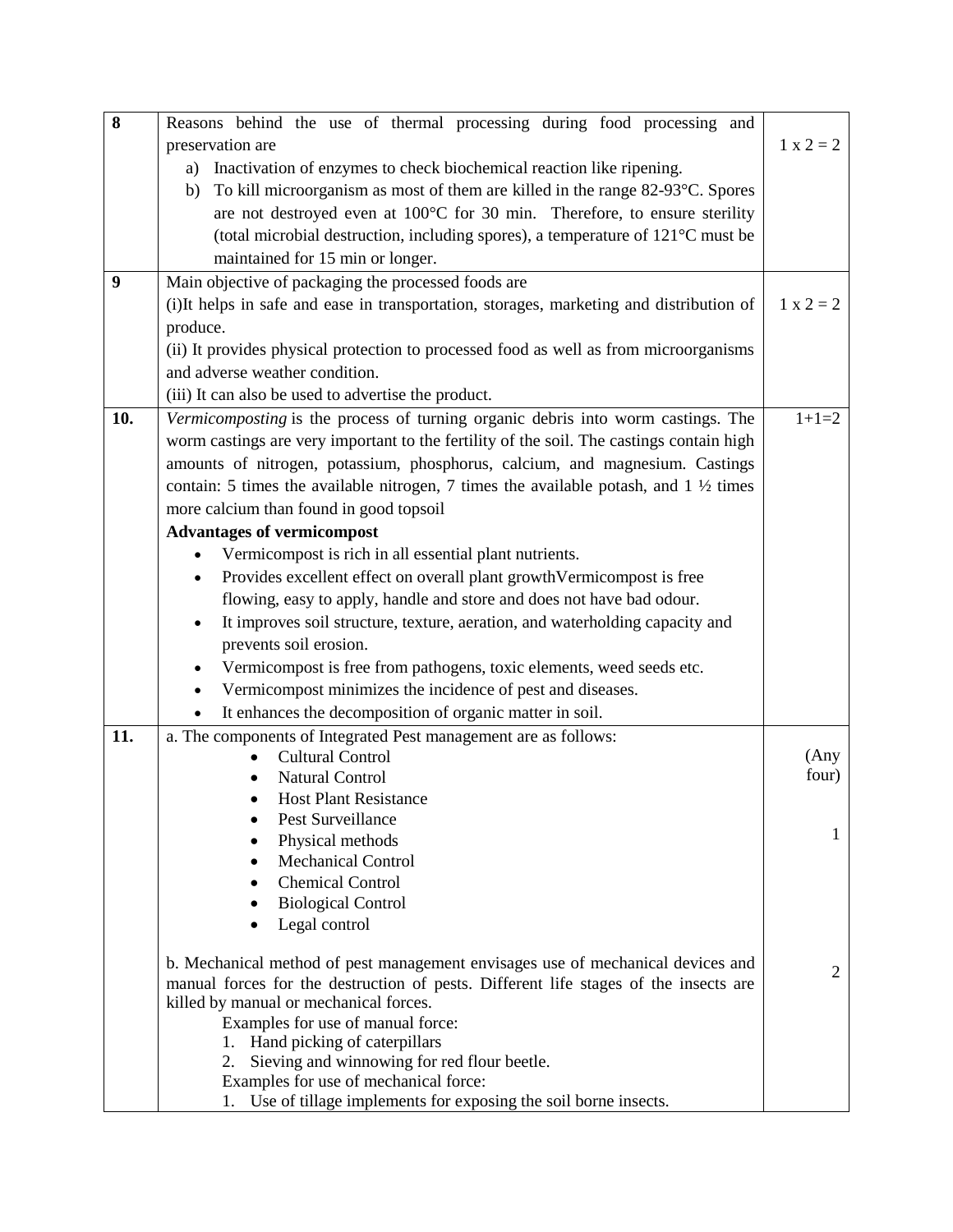|     | 2. Use of mechanical traps like rat traps for rat exclusion.<br>Examples for Mechanical exclusion:<br>Banding with grease on mango trunk to prevent mealy bug<br>1.<br>Wrapping the pomegranate fruits for controlling fruit borer.<br>2.<br>Advantages of mechanical method of pest management:<br>1. Low cost of equipment<br>2. High technical knowledge and skill are not required.<br>Limitations of mechanical method of pest management:<br>Labour intensive<br>$1_{-}$<br>2. Limited application |                |
|-----|----------------------------------------------------------------------------------------------------------------------------------------------------------------------------------------------------------------------------------------------------------------------------------------------------------------------------------------------------------------------------------------------------------------------------------------------------------------------------------------------------------|----------------|
|     | c. Biological control<br>The study and utilization of parasitoids, predators and pathogens for the regulation of                                                                                                                                                                                                                                                                                                                                                                                         | $\overline{2}$ |
|     | pest population densities is called as biological pest control. The techniques adopted<br>for biological control are as follows:                                                                                                                                                                                                                                                                                                                                                                         |                |
|     | 1. Conservation and encouragement of indigenous natural enemies                                                                                                                                                                                                                                                                                                                                                                                                                                          |                |
|     | 2. Introduction of natural enemies into a new locality<br>3. Mass culturing and release of natural enemies to increase its population.                                                                                                                                                                                                                                                                                                                                                                   |                |
|     | Parasitoids as a biocontrol:                                                                                                                                                                                                                                                                                                                                                                                                                                                                             |                |
|     | Parasitoid is an insect parasite of an arthropod which is parasitic in immature stages                                                                                                                                                                                                                                                                                                                                                                                                                   |                |
|     | and adults are free living.<br>e.g. 1.Trichogramma chilonis on the eggs of sugarcane internode borer, cotton                                                                                                                                                                                                                                                                                                                                                                                             |                |
|     | bollworm.                                                                                                                                                                                                                                                                                                                                                                                                                                                                                                |                |
|     | 2. Chelonus blackburni on the eggs of cotton spotted bollworm.                                                                                                                                                                                                                                                                                                                                                                                                                                           |                |
|     | Predators as a biocontrol:<br>Predator is a free living organism throughout its life. Predator kills its prey. The<br>predator is usually larger than its prey.<br>e.g. 1.Lady bird beetle (Coccinella septumpunctata) against aphids (pest).<br>2. Reduviid bug (Rhinocoris fuscipes) against cotton American<br>bollworm<br>(Helicoverpa armigera) (pest)                                                                                                                                              |                |
| 12. | <b>BORON</b><br>Boron is absorbed by plants as boric acid $(H_{\alpha}BO_{\alpha})$ .                                                                                                                                                                                                                                                                                                                                                                                                                    | 5              |
|     | <b>Functions of boron:</b><br>1. Boron is responsible for cell wall formation and stabilization, lignification and<br>xylem differentiation.<br>2. It plays an important role in pollen germination and pollen tube growth.<br>3. It imparts drought tolerance.<br>4. It facilitates transport of potassium in guard cells and also aids in stomatal opening.<br>5. Nodule formation in legumes                                                                                                          |                |
|     | Deficiency symptoms of Boron:<br>1. Deficiency Symptoms are observed on the terminal buds or youngest leaves.<br>2. Flowering and fruit development are restricted.<br>3. Sterility and mal formation of reproductive organs.<br>4. Thickened and curled leaves.                                                                                                                                                                                                                                         |                |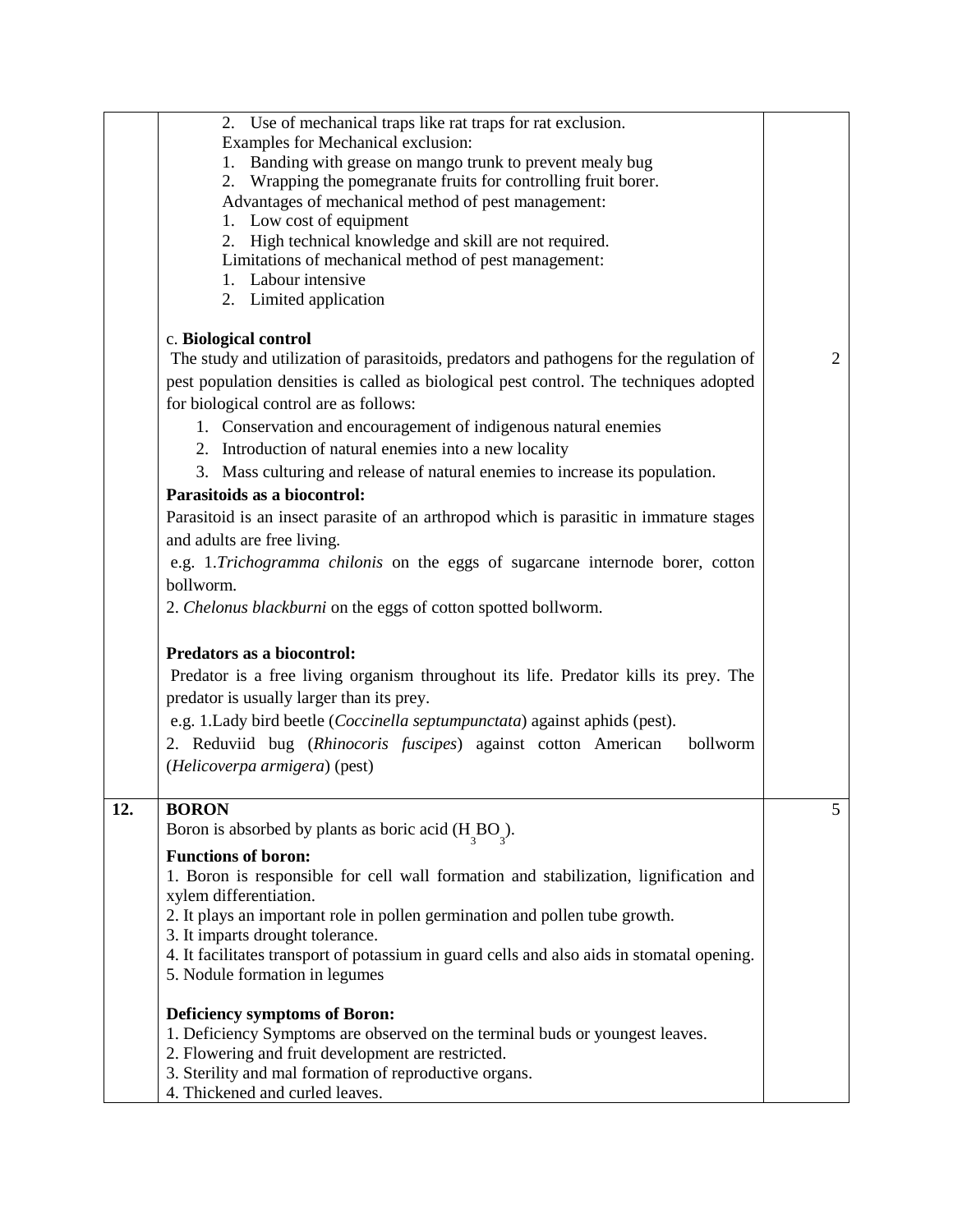|     | 5. Discoloration, cracking or rotting of fruit, tubers or roots                                                   |         |  |
|-----|-------------------------------------------------------------------------------------------------------------------|---------|--|
|     | 6. Internodes become shorter and give a rosette appearance.                                                       |         |  |
|     | 7. Boron deficiency symptoms occur as internal cork of apple, top sickness of                                     |         |  |
|     | tobacco, heart rot of sugarbeet, etc.                                                                             |         |  |
|     | <b>MOLYBDENUM</b>                                                                                                 |         |  |
|     | Molybdenum is absorbed by plants as molybdate $(Moo)$ .                                                           |         |  |
|     |                                                                                                                   |         |  |
|     | <b>Functions of Mo:</b><br>1. Biological nitrogen fixation is catalyzed by the molybdenum containing enzyme       |         |  |
|     | nitrogenase.                                                                                                      |         |  |
|     | 2. Nitrate is reduced by the nitrate reductase enzyme present in the cytoplasm by the                             |         |  |
|     | transfer of electrons from molybdenum to nitrate                                                                  |         |  |
|     | 3. It affects the formation of pollens, viability of pollens and development of anthers.                          |         |  |
|     | 4. It is involved in the protein synthesis.                                                                       |         |  |
|     | Deficiency symptoms of Mo:                                                                                        |         |  |
|     | 1. Flower formation is inhibited.                                                                                 |         |  |
|     | 2. Chlorotic mottlings between the veins on old or middle leaves.                                                 |         |  |
|     | 3. Reduce activity of symbiotic and non-symbiotic N fixation.                                                     |         |  |
| 13. | 4. In case of cauliflower, molybdenum deficiency symptom is called as whip tail.<br><b>Method of pre-cooling:</b> |         |  |
|     | Room cooling<br>i.                                                                                                | 1       |  |
|     | Forced air cooling<br>ii.                                                                                         |         |  |
|     | Hydrocooling<br>iii.                                                                                              |         |  |
|     | Vacuum cooling                                                                                                    |         |  |
|     | iv.                                                                                                               |         |  |
|     | Package icing<br>V.                                                                                               |         |  |
|     | <b>Description any two:</b>                                                                                       |         |  |
|     | i) Room cooling: It is low cost and slow method of cooling. In this method, produce                               |         |  |
|     | is simply kept into a cool room and cool air is allowed to circulate.                                             |         |  |
|     | Advantages:                                                                                                       |         |  |
|     | Produce can be cooled and stored at the same room thus saves on handling<br>a)                                    | $2X2=4$ |  |
|     | costs.                                                                                                            |         |  |
|     | b) No extra cost for pre-cooling equipment.                                                                       |         |  |
|     | Suits for crops, which are marketed soon after harvest.<br>c)                                                     |         |  |
|     | Disadvantages:                                                                                                    |         |  |
|     | It is too slow method of cooling<br>a)                                                                            |         |  |
|     | Space requirements for room cooling are more as compared to storage, thus<br>b)                                   |         |  |
|     | loss of storage capacity.                                                                                         |         |  |
|     | Excessive water is lost from the produce due to slow cooling.<br>c)                                               |         |  |
|     | Horticulture crops suitable for rooms cooling are: Potato, onion, apple and citrus ii)                            |         |  |
|     | Forced-air cooling: Forced air-cooling is mostly used for wide range of horticultural                             |         |  |
|     | produce and it is fastest method of pre-cooling. Forced air-cooling pulls or pushes air                           |         |  |
|     | through the vents/holes in storage containers. In this method uniform cooling of the                              |         |  |
|     | produce can be achieved.                                                                                          |         |  |
|     | Advantages:                                                                                                       |         |  |
|     | a) Fast method of pre cooling                                                                                     |         |  |
|     | Suitable for wide range of highly perishable commodities.<br>b)                                                   |         |  |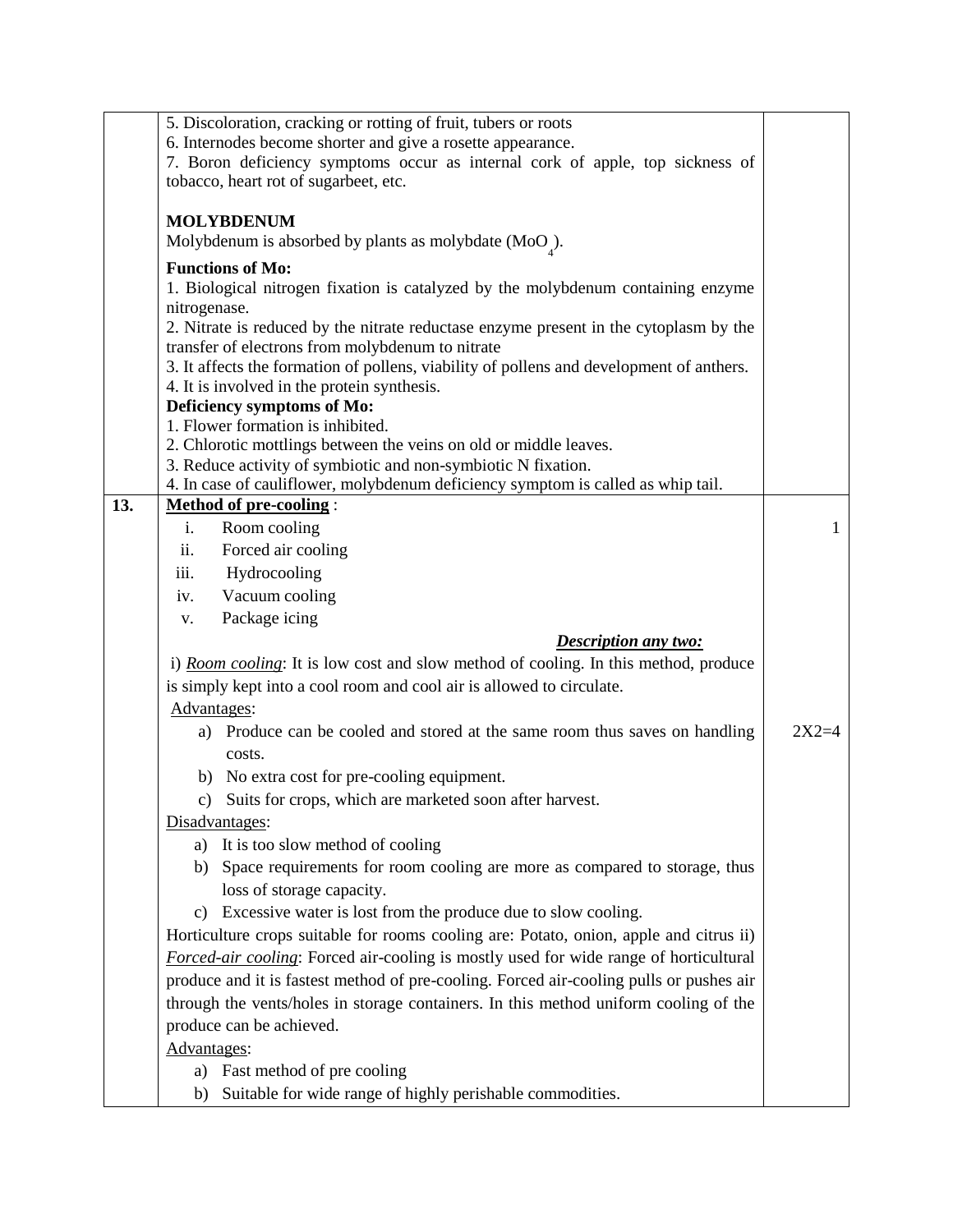|                 | c) Uniform cooling, if containers are properly aligned.                                      |   |
|-----------------|----------------------------------------------------------------------------------------------|---|
|                 | Horticultural produce suitable for forced air cooling are: Grapes, Berries, Pears,           |   |
|                 | Peach, Oranges, Strawberries tomato, and other tropical and subtropical fruits.              |   |
|                 | iii) <i>Hydrocooling</i> : The use of cold water is an old and effective cooling method used |   |
|                 | for quickly cooling a wide range of fruits and vegetables before packaging. This             |   |
|                 | method of cooling not only avoids water loss but may even add water to the                   |   |
|                 | commodity.                                                                                   |   |
|                 | Advantages:                                                                                  |   |
|                 | a) Less energy is used as compared to forced air cooling.                                    |   |
|                 | b) Moisture loss does not take place.                                                        |   |
|                 | Disadvantages:                                                                               |   |
|                 | a) Most of the packages don't tolerate wetting.                                              |   |
|                 | b) Wax layer of some fruits like pear, plum, apple are removed by using spray                |   |
|                 | type of hydrocooler                                                                          |   |
|                 | Horticultural produce suitable for hydrocooling are: Mango, peach, asparagus etc.            |   |
|                 | iv) Vacuum cooling: Vacuum cooling take place by water evaporation from the                  |   |
|                 | product at very low air pressure. In this method, air is pumped out from a larger steel      |   |
|                 | chamber in which the produce is loaded for pre-cooling. Removal of air results in the        |   |
|                 | reduction of pressure of the atmosphere around the produce, which further lowers, the        |   |
|                 | boiling temperature of its water. As the pressure falls, the water boils quickly             |   |
|                 | removing the heat from the produce.                                                          |   |
|                 | Advantages:                                                                                  |   |
|                 | a) Packed produce can be cooled if the pack allows moisture transfer.                        |   |
|                 | b) Fast and uniform cooling takes place.                                                     |   |
|                 | c) Most energy efficient method.                                                             |   |
|                 | Disadvantages:                                                                               |   |
|                 | a) High initial capital cost                                                                 |   |
|                 | b) Produce losses more moisture To overcome the more loss of water from the                  |   |
|                 | produce,                                                                                     |   |
|                 | v) Package-icing: In some commodities, crushed or flaked ice is packed along with            |   |
|                 | produce for fast cooling. However, as the ice comes in contact with the produce, it          |   |
|                 | melts, and the cooling rate slows considerably. The ice keeps a high relative humidity       |   |
|                 | around the product. Package ice may be finely crushed ice, flake ice or slurry of ice.       |   |
|                 | Liquid icing distributes the ice throughout the container, achieving better contact with     |   |
|                 | the product.                                                                                 |   |
|                 | Precaution: Packaged icing can be used only with water tolerant, non-chilling                |   |
|                 | sensitive products and with water tolerant packages (waxed fiberboard, plastic or            |   |
|                 | wood).                                                                                       |   |
| $\overline{14}$ | Storage and upkeep of fruits and vegetables are most important post harvest                  |   |
|                 | activity. Zero energy cool chamber (ZECC) is a low cost alternative to store                 | 3 |
|                 | horticulture produce. This is an on-farm storage chamber, for fresh fruits, vegetables       |   |
|                 | and flowers to extend their marketability. The zero energy cool chamber can be               |   |
|                 | constructed easily with materials like brick, sand, bamboo, khashkhas/straw, gunny           |   |
|                 | bag etc. The chamber can keep the temperature $10-15^{\circ}$ C cooler than the outside      |   |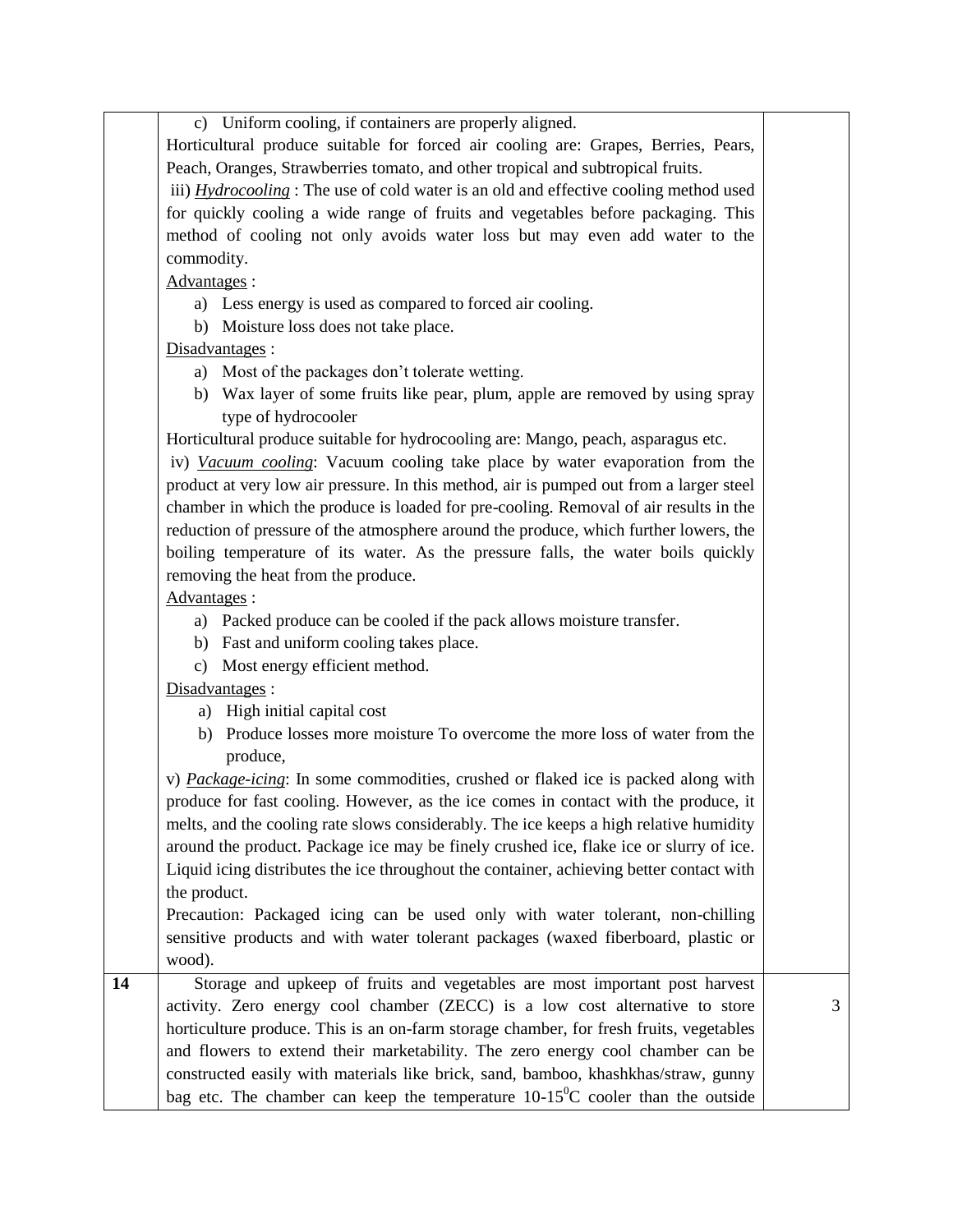temperature and maintain about 90% relative humidity. It is most effective during the dry season.

## **Reason for popularity in rural areas**

Due to lack of sufficient storage and processing facilities in rural areas, considerable amount of fruits and vegetables are being spoiled after harvest. The spoilage of fruits and vegetables can be controlled by reducing the storage temperature and increasing relative humidity. Refrigerated cold storage is considered to be the best for storing fruits and vegetables, but this method is not only highly energy intensive, but also requires huge capital investment. Besides, it is not suitable for on-farm storage in rural areas, where the producer would like to store the commodities only for a couple of days in order to make it sufficient quantities before carrying them to nearest market. Considering acute energy shortage and inadequate cold storage facilities in rural areas, low cost "Zero Energy Cooling Chamber" is very popular for short term on farm storage of perishable farm produce. Also they are easy to build out of locally available materials, such as brick, sand, bamboo, straw, and gunny bags and can be constructed by an unskilled person and no mechanical or electrical energy is needed for its functioning.

2

| 15(a) |    | 1. Mother Plants: Area fixed for mother plants is an important part for                                      |        |  |  |  |  |
|-------|----|--------------------------------------------------------------------------------------------------------------|--------|--|--|--|--|
|       |    | developing a nursery. The mother plants must be true to the type and true to                                 |        |  |  |  |  |
|       |    | the variety.                                                                                                 |        |  |  |  |  |
|       |    | 2. Pot Nursery: Are where pots are kept and sored.                                                           |        |  |  |  |  |
|       |    | 3. Poly bag nursery: The propagated plants are planted in nursery beds for                                   |        |  |  |  |  |
|       |    | better growth or hardening the plants. In general, this type of nursery bed is                               |        |  |  |  |  |
|       |    | prepared under partial shade                                                                                 |        |  |  |  |  |
|       |    | 4. Ball Nursery including beds: Ball Nursery including beds of 100 m x 55 m                                  |        |  |  |  |  |
|       |    | dimension with smaller seed beds.                                                                            |        |  |  |  |  |
|       |    | 5. Workshed: The workshed of 6 m x 4.5 m with thatch roofs and locally                                       |        |  |  |  |  |
|       |    | available materials like bamboo, wood, etc. may be constructed.                                              |        |  |  |  |  |
|       |    | 6. Polyhouse: The polyhouse of $9 \text{ m} \times 4 \text{ m}$ dimension with $90 \text{ cm}$ , brick wall, |        |  |  |  |  |
|       |    | 3.6 m tall rhombus netting with expanded metal and polythene roof                                            |        |  |  |  |  |
|       |    | supported by local materials like bamboo, wood and planks, may be                                            |        |  |  |  |  |
|       |    | constructed.                                                                                                 |        |  |  |  |  |
|       | 7. | Store-cum-office: A store-cum-office of 6.0 m x 4.5 m constructed with                                       |        |  |  |  |  |
|       |    | locally available materials may serve the purpose.                                                           |        |  |  |  |  |
|       |    | <b>Space allotment</b>                                                                                       | Sq. m. |  |  |  |  |
|       |    | <b>Mother Plants</b>                                                                                         | 560    |  |  |  |  |
|       |    | Pot Nursery                                                                                                  | 200    |  |  |  |  |
|       |    |                                                                                                              |        |  |  |  |  |
|       |    | Polybag Nursery                                                                                              | 350    |  |  |  |  |
|       |    | <b>Ball Nursery including beds</b>                                                                           | 550    |  |  |  |  |
|       |    | Workshed                                                                                                     | 27     |  |  |  |  |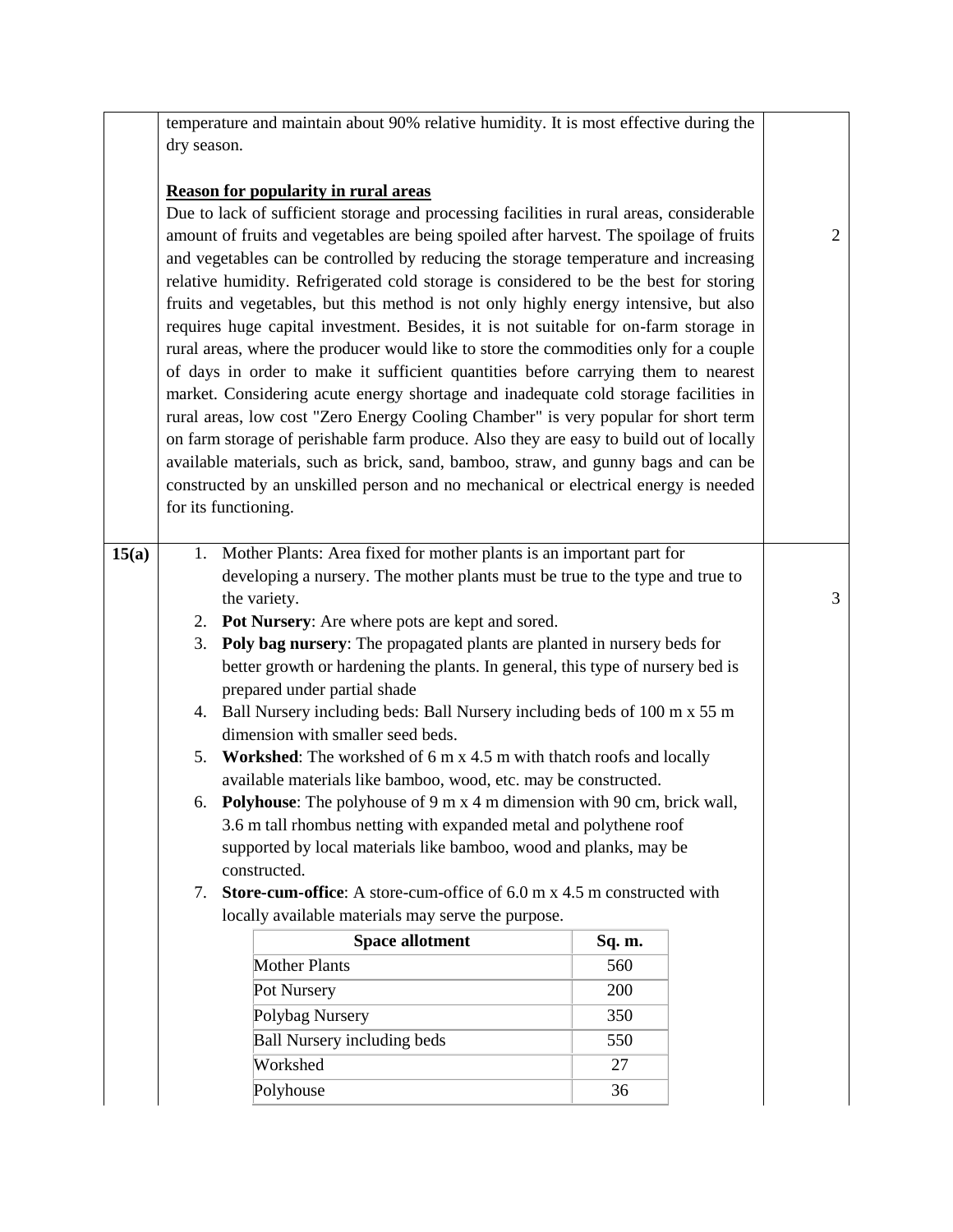|     |    | Store cum office                                                                                                                                    | 27   |                |
|-----|----|-----------------------------------------------------------------------------------------------------------------------------------------------------|------|----------------|
|     |    | Total                                                                                                                                               | 1750 |                |
|     |    | 15% additional for passage, drainage, etc.                                                                                                          | 260  |                |
|     |    | <b>Grand Total</b>                                                                                                                                  | 2010 |                |
| (b) |    | While packing plants the container is neither over-packed nor loose enough allowing                                                                 |      | $\overline{2}$ |
|     |    | the contents to move about. All space should be filled up by some packing materials                                                                 |      |                |
|     |    | like straw, dried grass, etc. For long distance destinations, the ball of earth should be                                                           |      |                |
|     |    | soaked in water and covered with a thick layer of wet moss. Only plants having a                                                                    |      |                |
|     |    | well-developed root system should be selected for such destinations.                                                                                |      |                |
|     |    | Marketing of plants and planting materials is the most crucial and important part of                                                                |      |                |
|     |    | the nursery business. The production of high quality true to the type and attractive                                                                |      |                |
|     |    | planting materials is absolutely necessary. They must be free from pests and diseases                                                               |      |                |
|     |    | and vigorously growing.                                                                                                                             |      |                |
| 16. |    |                                                                                                                                                     |      |                |
|     | a. | What is organic farming?<br>Organic farming is an agricultural production system that sustains the soil                                             |      | $\overline{2}$ |
|     |    | health, agro-ecosystems and human beings. Organic farming relies                                                                                    |      |                |
|     |    | immensely on ecological principles, agro-biodiversity and bio-geochemical                                                                           |      |                |
|     |    | cycles adapted to local conditions, rather than use of inputs which cause                                                                           |      |                |
|     |    | adverse impacts. It intensely combines traditional knowledge, innovation and                                                                        |      |                |
|     |    | science to benefit the shared environment and promote fair relationships and<br>a good quality of life for all involved.                            |      |                |
|     |    |                                                                                                                                                     |      |                |
|     |    | b. What is organic certification?                                                                                                                   |      | $\overline{2}$ |
|     |    | Organic certification system is a quality assurance initiative, intended to                                                                         |      |                |
|     |    | assure quality, prevent fraud and promote commerce, based on set of<br>standards and ethics. It is a process certification for producers of organic |      |                |
|     |    | food and other organic plant products.                                                                                                              |      |                |
|     |    |                                                                                                                                                     |      |                |
|     |    | c. What are the Government policies promoting organic farming in India?                                                                             |      | $\overline{2}$ |
|     |    | The Government policies promoting organic farming in India are the following.                                                                       |      |                |
|     |    | 1. National Mission for Sustainable Agriculture (NMSA)/ Paramparagat Krishi<br>Vikas Yojana(PKVY)                                                   |      |                |
|     | 2. | Rashtriya Krishi Vikas Yojana (RKVY)                                                                                                                |      |                |
|     | 3. | Mission for Integrated Development of Horticulture (MIDH)                                                                                           |      |                |
|     | 4. | National Mission on Oilseeds & Oil Palm (NMOOP)                                                                                                     |      |                |
|     | 5. | Network Project on Organic Farming of Indian Council of Agricultural                                                                                |      |                |
|     |    | Research (ICAR) and                                                                                                                                 |      |                |
|     | 6. | National Programme on Organic Production (NPOP) of Agricultural &                                                                                   |      |                |
|     |    | Processed Food Products Export Development Authority (APEDA).                                                                                       |      |                |
|     |    |                                                                                                                                                     |      |                |
|     |    |                                                                                                                                                     |      |                |
|     | d. | Explain the important characteristics of organic farming.                                                                                           |      | 4              |
|     |    |                                                                                                                                                     |      |                |
|     |    | Important characteristics of organic farming are as follows:<br>1. Sustainable use of local resources.                                              |      |                |
|     |    |                                                                                                                                                     |      |                |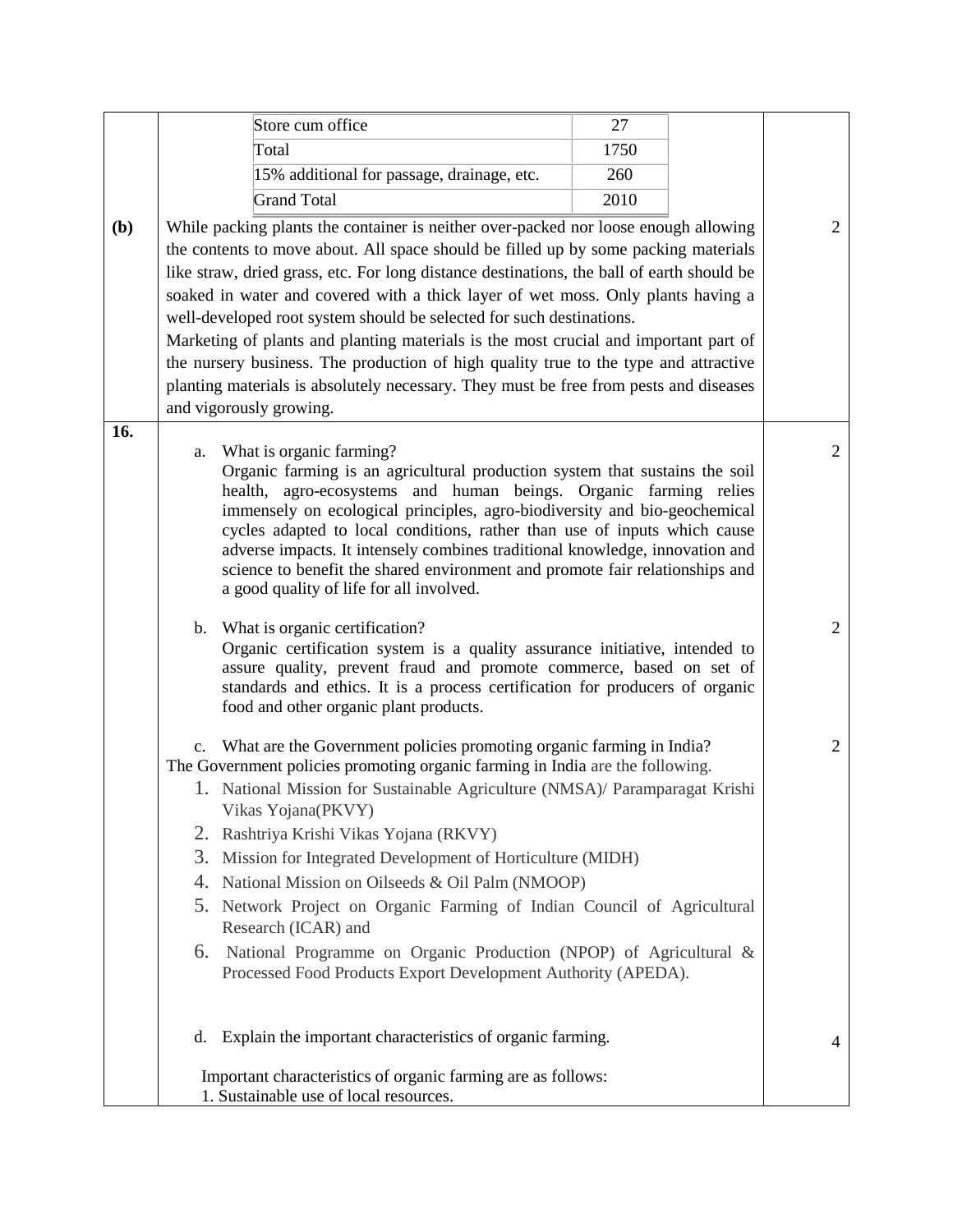|              | 2. Minimum use of purchased inputs. The purchased inputs are only<br>complementary to the local resources.<br>3. Ensuring and enhancing the biological functions of soil-water-nutrients<br>continuum. Organic farming practices improve the soil physical, chemical and<br>biological properties of soil.<br>4. Maintaining the agro-biodiversity to achieve ecological balance and economic<br>stability.<br>5. Crop diversification is an important component of organic farming systems.<br>Crop diversification helps in improving the soil health and agricultural<br>productivity. |                |
|--------------|-------------------------------------------------------------------------------------------------------------------------------------------------------------------------------------------------------------------------------------------------------------------------------------------------------------------------------------------------------------------------------------------------------------------------------------------------------------------------------------------------------------------------------------------------------------------------------------------|----------------|
| 17           | Cut flowers refers to fresh flowers harvested/cut, that have started to blossom or are                                                                                                                                                                                                                                                                                                                                                                                                                                                                                                    | $\overline{2}$ |
| (a)          | in the bud stage, which may have branches, stems and leaves to be used for<br>decorations.                                                                                                                                                                                                                                                                                                                                                                                                                                                                                                |                |
| ( <b>b</b> ) | <b>Factors affecting longevity of cut flowers</b>                                                                                                                                                                                                                                                                                                                                                                                                                                                                                                                                         | 5              |
|              | Genetic factors(crop specie sand cultivar)<br>i.                                                                                                                                                                                                                                                                                                                                                                                                                                                                                                                                          |                |
|              | ii.<br>Environmental factors (Light,-quality, intensity and photoperiod (Most cut                                                                                                                                                                                                                                                                                                                                                                                                                                                                                                         |                |
|              | flower crops require well-lighted conditions. On the contrary, too high light                                                                                                                                                                                                                                                                                                                                                                                                                                                                                                             |                |
|              | intensities cause scorching and dropping of leaves and abscission of                                                                                                                                                                                                                                                                                                                                                                                                                                                                                                                      |                |
|              | petals.): Temperature, relative humidity ,air quality, pressure and growing<br>condition                                                                                                                                                                                                                                                                                                                                                                                                                                                                                                  |                |
|              | iii.<br>Management factors: Growing media, nutrition irrigation frequency,                                                                                                                                                                                                                                                                                                                                                                                                                                                                                                                |                |
|              | fertilizers (High nitrogen doses should be avoided as they increase                                                                                                                                                                                                                                                                                                                                                                                                                                                                                                                       |                |
|              | susceptibility to diseases.), insecticides presence of insect-diseases (Flowers                                                                                                                                                                                                                                                                                                                                                                                                                                                                                                           |                |
|              | damaged by pathogens, insects and pests also show high ethylene                                                                                                                                                                                                                                                                                                                                                                                                                                                                                                                           |                |
|              | production resulting in poor vase-life.), growth regulators                                                                                                                                                                                                                                                                                                                                                                                                                                                                                                                               |                |
|              | Harvest factors: right maturity indices (Harvesting of flowers at bud stage<br>iv.                                                                                                                                                                                                                                                                                                                                                                                                                                                                                                        |                |
|              | is always preferred as their buds have long vase-life, are less sensitive to                                                                                                                                                                                                                                                                                                                                                                                                                                                                                                              |                |
|              | ethylene, easy to handle during storage and transport and are less prone to                                                                                                                                                                                                                                                                                                                                                                                                                                                                                                               |                |
|              | diseases and pests.), time of harvesting (The best time is the coolest part of                                                                                                                                                                                                                                                                                                                                                                                                                                                                                                            |                |
|              | the day and when there is no surface water from dew or rain on the plants.),                                                                                                                                                                                                                                                                                                                                                                                                                                                                                                              |                |
|              | method of harvesting (The stems should be cut with sharp knives or                                                                                                                                                                                                                                                                                                                                                                                                                                                                                                                        |                |
|              | secateurs. Hardwood stems should always be given slanting cut to expose                                                                                                                                                                                                                                                                                                                                                                                                                                                                                                                   |                |
|              | maximum surface are to ensure rapid water absorption.), distance from the                                                                                                                                                                                                                                                                                                                                                                                                                                                                                                                 |                |
|              | market (Materials for preserving usually are harvested more mature than<br>those for fresh, wholesale markets.), consumer preferences                                                                                                                                                                                                                                                                                                                                                                                                                                                     |                |
|              | Post Harvest Factors: Water relation (The vase life of the harvested<br>V.                                                                                                                                                                                                                                                                                                                                                                                                                                                                                                                |                |
|              | flowers depends on water uptake. The rate of water uptake of cut flowers                                                                                                                                                                                                                                                                                                                                                                                                                                                                                                                  |                |
|              | depends on transpiration pull, temperature and composition of solutes.                                                                                                                                                                                                                                                                                                                                                                                                                                                                                                                    |                |
|              | Acidification of water and addition of wetting agent and flower food in the                                                                                                                                                                                                                                                                                                                                                                                                                                                                                                               |                |
|              | holding solution markedly improve water uptake of cut flowers.),                                                                                                                                                                                                                                                                                                                                                                                                                                                                                                                          |                |
|              | Respiration (The rate of respiration depends on quantity of carbohydrates                                                                                                                                                                                                                                                                                                                                                                                                                                                                                                                 |                |
|              | available in the harvested flowers, temperature and the use of certain                                                                                                                                                                                                                                                                                                                                                                                                                                                                                                                    |                |
|              | chemicals to regulate it. With higher temperature, there is faster rate of                                                                                                                                                                                                                                                                                                                                                                                                                                                                                                                |                |
|              | respiration and burning of the tissue. Consequently, the life of flowers is                                                                                                                                                                                                                                                                                                                                                                                                                                                                                                               |                |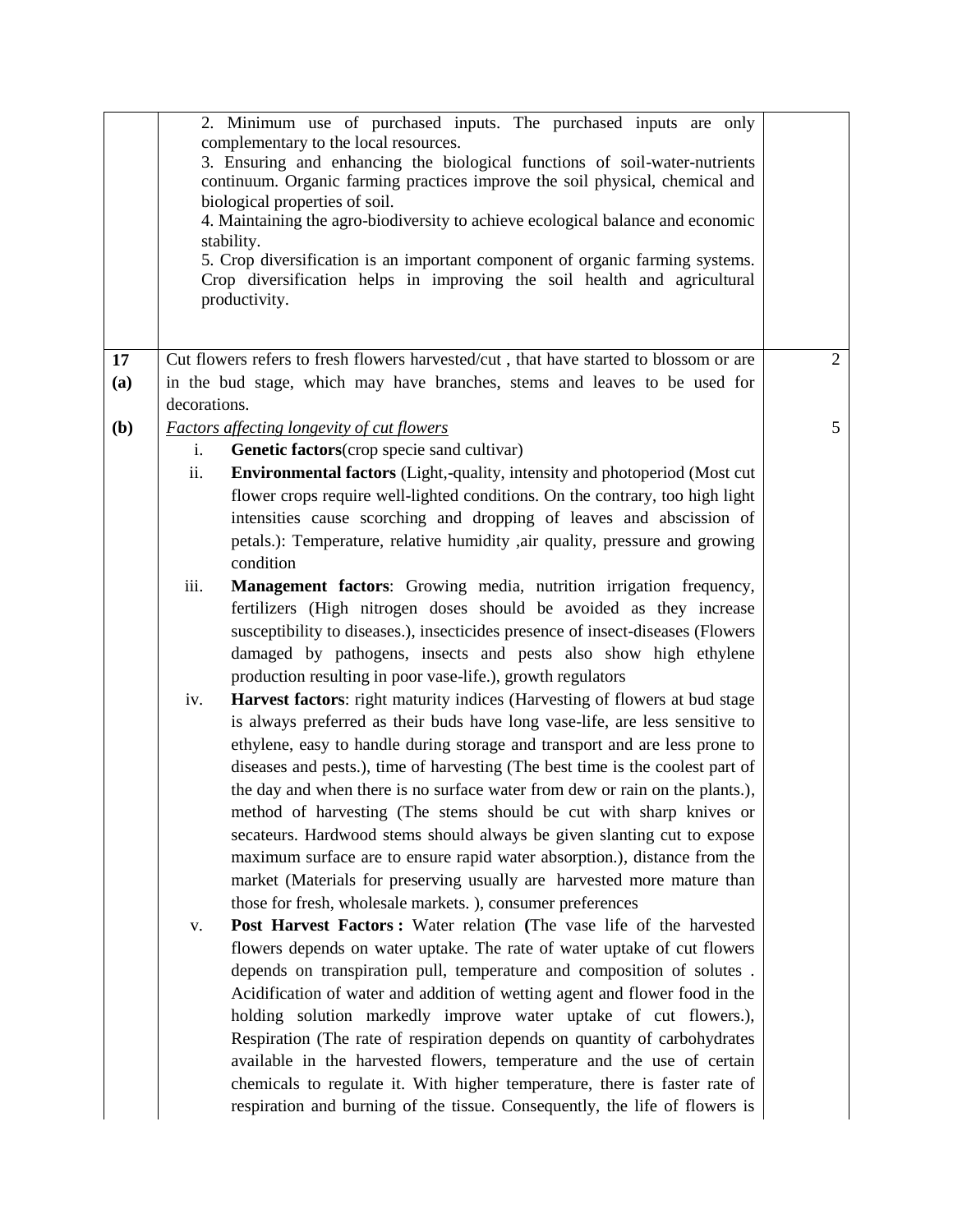shortened.), Relative humidity and air composition (It has, bearing on the transpiration rate. Higher the humidity in the air, less is the transpiration rate and vice-versa. Increased level of  $CO<sub>2</sub>$  and decreased levels of  $O<sub>2</sub>$  in the atmosphere prevents build-up of endogenous ethylene), Growth regulators (Postharvest life of flowers can be controlled by growth regulators. Cytokinins delay senescence of some cut flowers. Depending upon the concentrations, GA in some cases promotes longevity of flowers, while this is also used in bud opening solution. Flowers can be stored for a longer period at low temperature. The controlled atmosphere reduces respiration rates, conservation of respirable substrates during, storage, and delay in ethylene-triggered changes, Packing and transporting (Packaging ensures garden fresh of flowers to the consumers. Before packing, flowers should be dried, treated with systemic insecticides and miticides Packing must ensure protection of flowers against physical damage, water loss and external conditions detrimental to transported flowers. Boxes made of corrugated fibre boards (CFB) are good.

**(c)** Cut flowers or cut inflorescence is composed of many morphological units such as sepals, petals, androecium, gynoecium, stem and often leaves. These are different in terms of morphological and physiological traits and interact with each other thus making a cut flower more complex organ. These interactions between these components influence water balance, thus, post harvest life of cut flowers is much affected. About 50% losses occur during post harvest handling so; proper care should be taken during post harvest handling.

An ideal cut flower should remain fresh with respect to its colour, fragrance and appearance without loosing its grade for reasonable length of time.

### **Post harvest handling of cut flowers**

- i. **Hardening**: It is treatment given immediately after the harvesting of flowers by using water (preferably warm de-ionized water containing some germicide) to restore turgidity.
- ii. **Pulsing or loading**: It consists of placing the lower portion of cut flower stems in solution containing high percentage of sugar and germicide fo a period of few hours to two days. Specific formulations developed vary with the flower species as sucrose 2-20% for 12-48 hours at 20-27ºC and relative humidity 80-100% under 2000-2500 lux cool light.
- iii. **Pre -cooling**: it is the removal of field heat from cut flowers, in which temperature is brought down from 25-30  $\degree$ C to 1-2  $\degree$ C in less than an hour time. Either through hydro cooling or mechanical refrigeration.
- iv. **Storing cut flowers**: Cold storage/refrigeration (wet or dry)
	- $\triangleright$  Controlled atmospheric storage (CO<sub>2</sub>: 5-30%, Temperature: 3-10)  $^0C$ , low  $O_2$ )
	- $\triangleright$  Modified atmospheric storage

Hypobaric or low pressure storage (Temperature;  $2^0C$ , Relative humidity-98%, Pressure- 24mm Hg or 0.1atm)

3

#### (Any two)